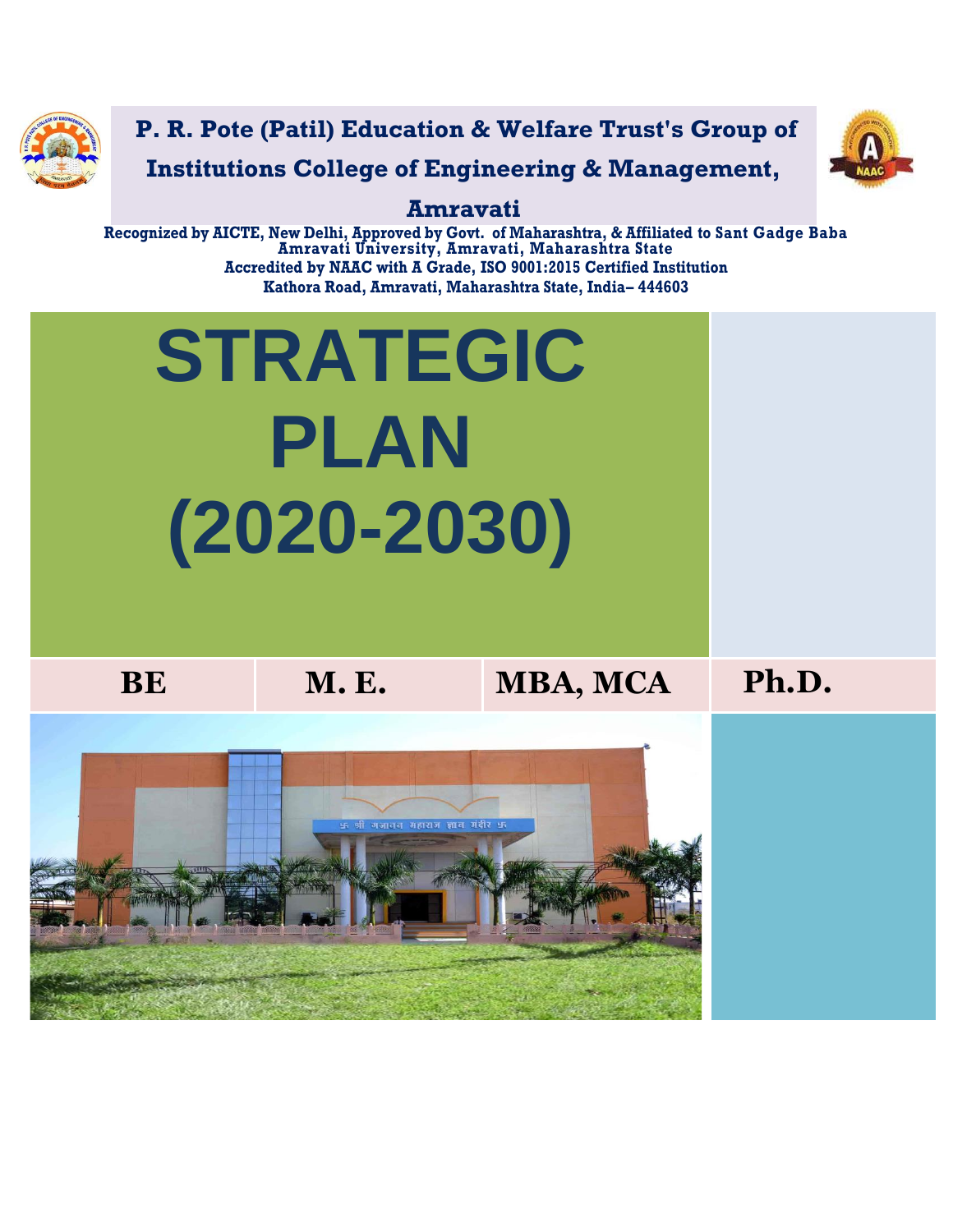# **VISION & MISSION OF THE INSTITUTE**

### *Vision*

*To flourish as a centre of excellence for producing the skilled technocrats and committed human beings*

### *Mission*

- *To create conducive environment for teaching & learning*
- *To impart quality education through demanding academic programs*
- *To enhance career opportunities by exposure to Industries & recent technologies.*
- *To develop professionals with strong ethics and human values for the betterment of Society.*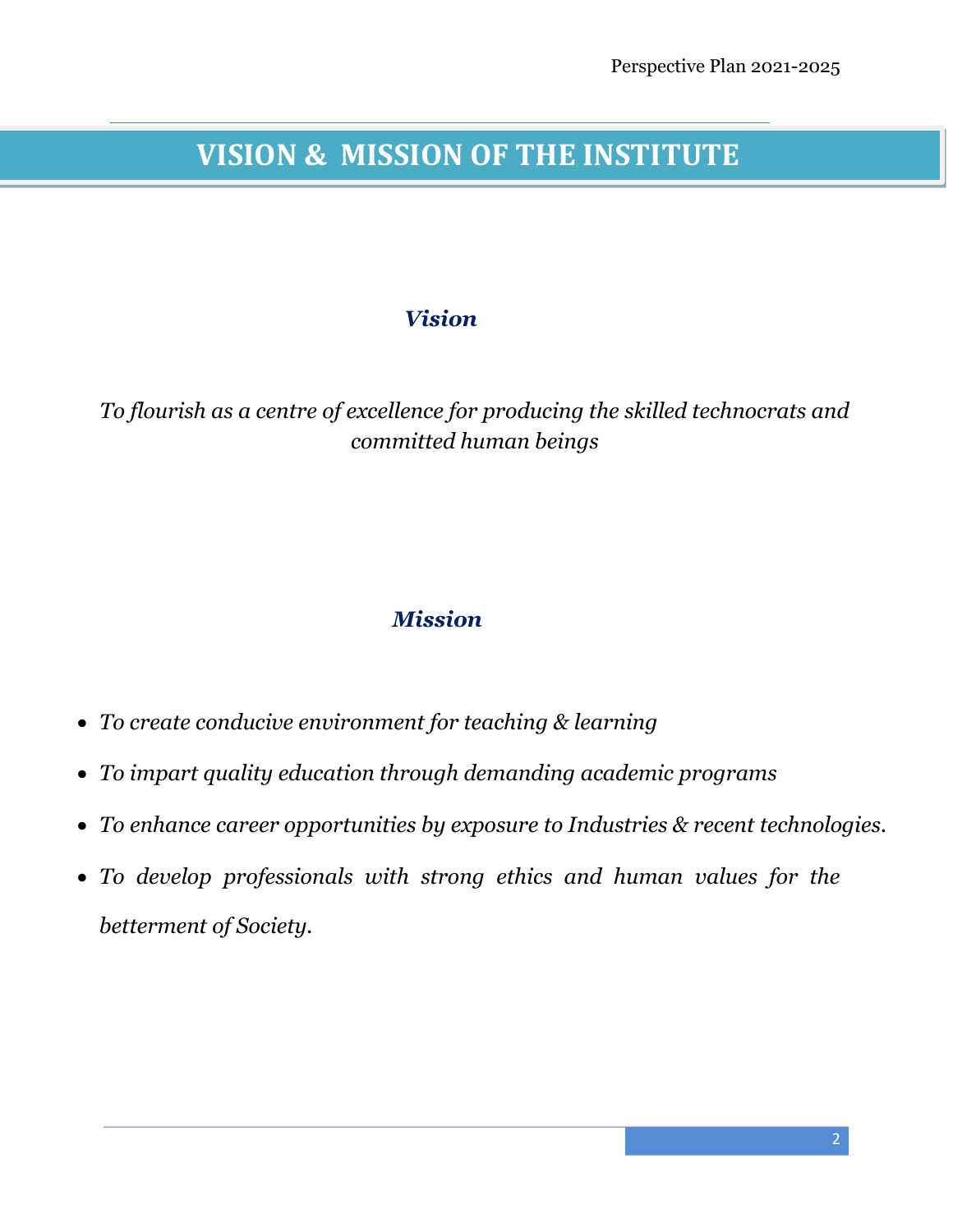## **GUIDING PRINCIPLES OF PERSPECTIVE PLAN**

*While preparing the present perspective plan, the IQAC has considered following main objectives:*

- *1. NAAC-the observer of quality bench marking in higher education*
- *2. The vision of our parent body- P. R. Pote (Patil) Education & Welfare Trust and*
- *3. Vision and Mission Statement of Our College.*
- *4. Quality Policy of the College*

*This has helped us to formulate our future goals.*

### *Core Values of Institute:*

- *1. Contributing to National Development*
- *2. Fostering Global Competencies among Students*
- *3. Inculcating a Value System in Students*
- *4. Promoting the Use of Technology*
- *5. Quest for Excellence*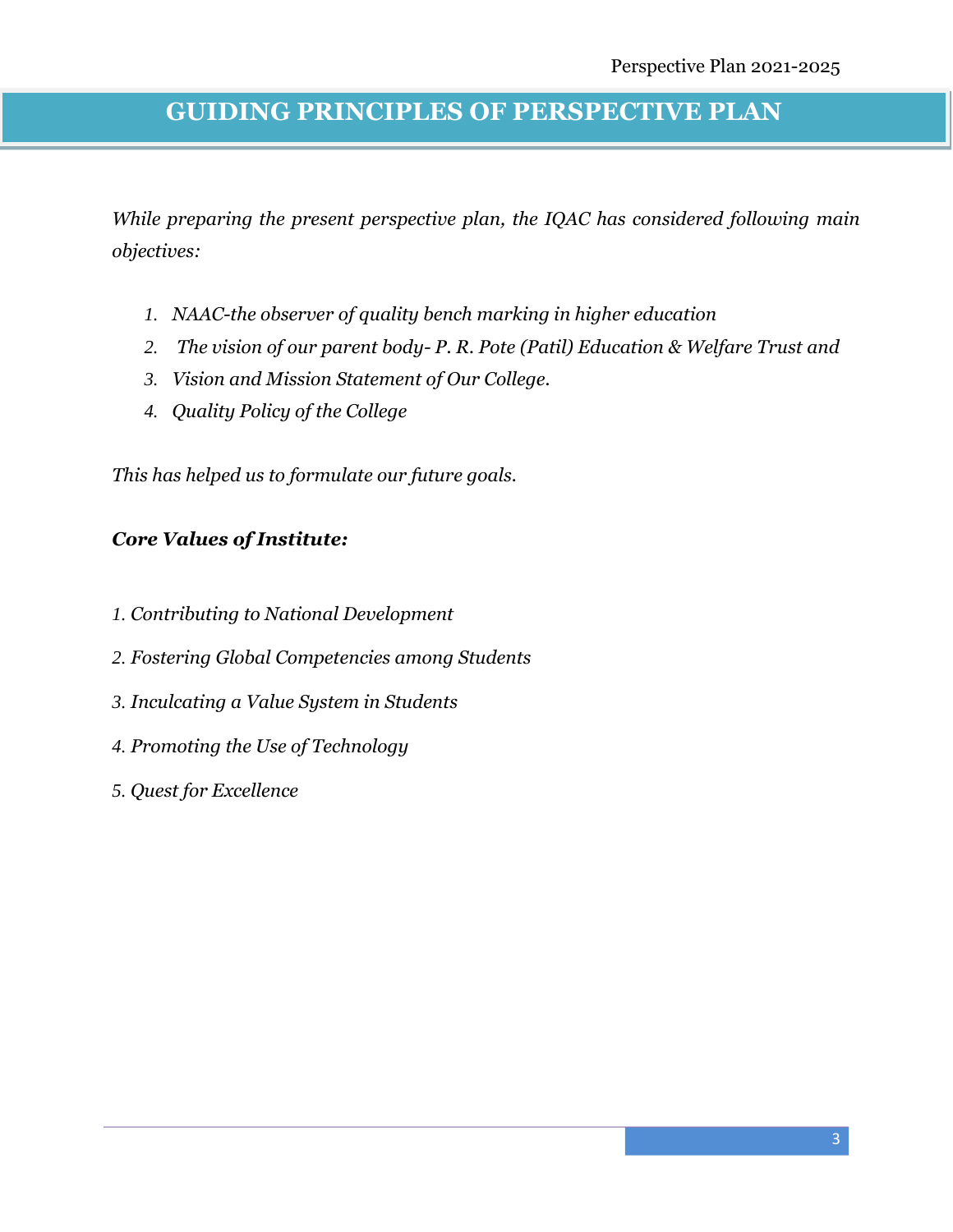## **AIM AND OBJECTIVE OF STRATERGIC PLAN**

*Writing a vision document envisages a concerted team effort. Considering the background of our college as an institution imparting quality education in Engineering field, the College has identified the broad aim of STRATEGIC plan as follows:*

*i. To institute* a sustained quality system *embedded with a conscious, consistent and programmed action.*

*ii. To create an enabling academic environment for students embedded with sincerity, discipline and commitment.*

*iii. To mould humane citizens of the nation.*

*iv. To establish globally the brand image of the college.*

*v. To emerge as a model college for Engineering education.*

*To achieve these broad aims, a set of following objectives are identified to be achieved through this strategic plan over the next 10 years:*

*1. To uphold continuously good academic performance.*

*2. To* inculcate *learner centric and effective teaching learning process.*

*3. To ensure transparency and credibility in the process of students' evaluation*.

*4. To develop a comprehensive system of student mentoring and student support.*

*5. To take care of horizontal and vertical up gradation of students considering the limits of time and expectations.*

*6. To create a research culture in faculty and students.*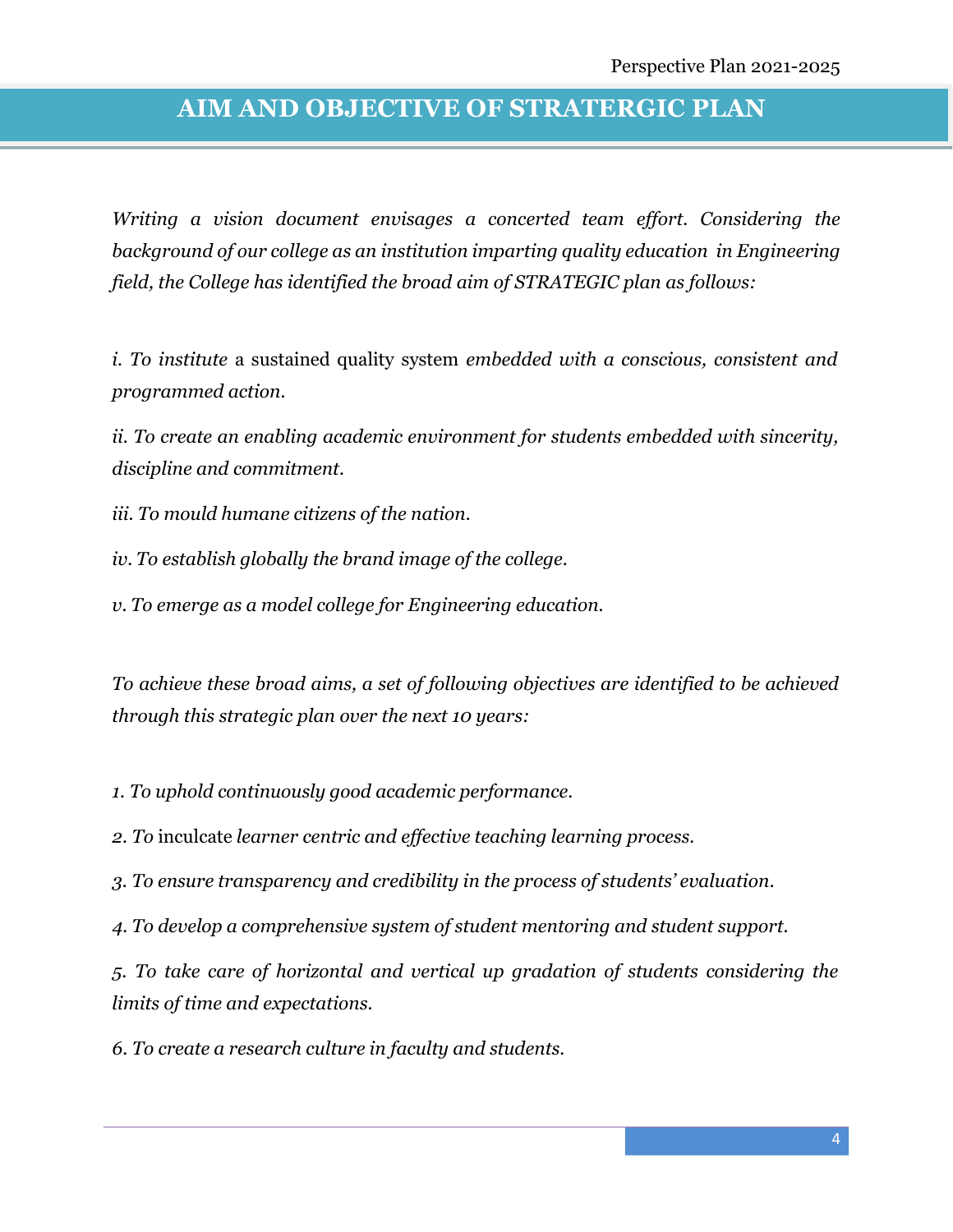*7. To launch Industry oriented skills development programmes improving the employability of students.*

*8. To motivate students for self-employment and to enable them to emerge as entrepreneurs.*

*9. To involve a friendly, efficient and flawless administrative set up ensuring a smooth day to day functioning.*

*10. To* empower faculty *about emerging trend in their profession for academic advancement.*

#### *The envisioned features of the plan are:*

- *To get NAAC and NBA Accreditation.*
- *To improve results of students and to produce more students with higher grades in academics.*
- *To start independent in-house publication of research & innovation*
- *To sign a greater number of MoUs with Industry, Research agency and renowned International Institutions.*
- *To Strengthen Institute - Industrial relationship.*
- *To introduce industry relevant programs in association with leading industries through tie-ups.*
- *To reinforce R & D.*
- *To conduct GATE, GRE, TOFEL and other competitive examination classes.*
- *To identify and implement Value added courses to cater to the needs of Industry.*
- *To Organize training programs to improve soft skills.*
- *To Improve the Infrastructure in line with requirement of latest technology.*
- *To Develop Entrepreneurial skills by EDC cell.*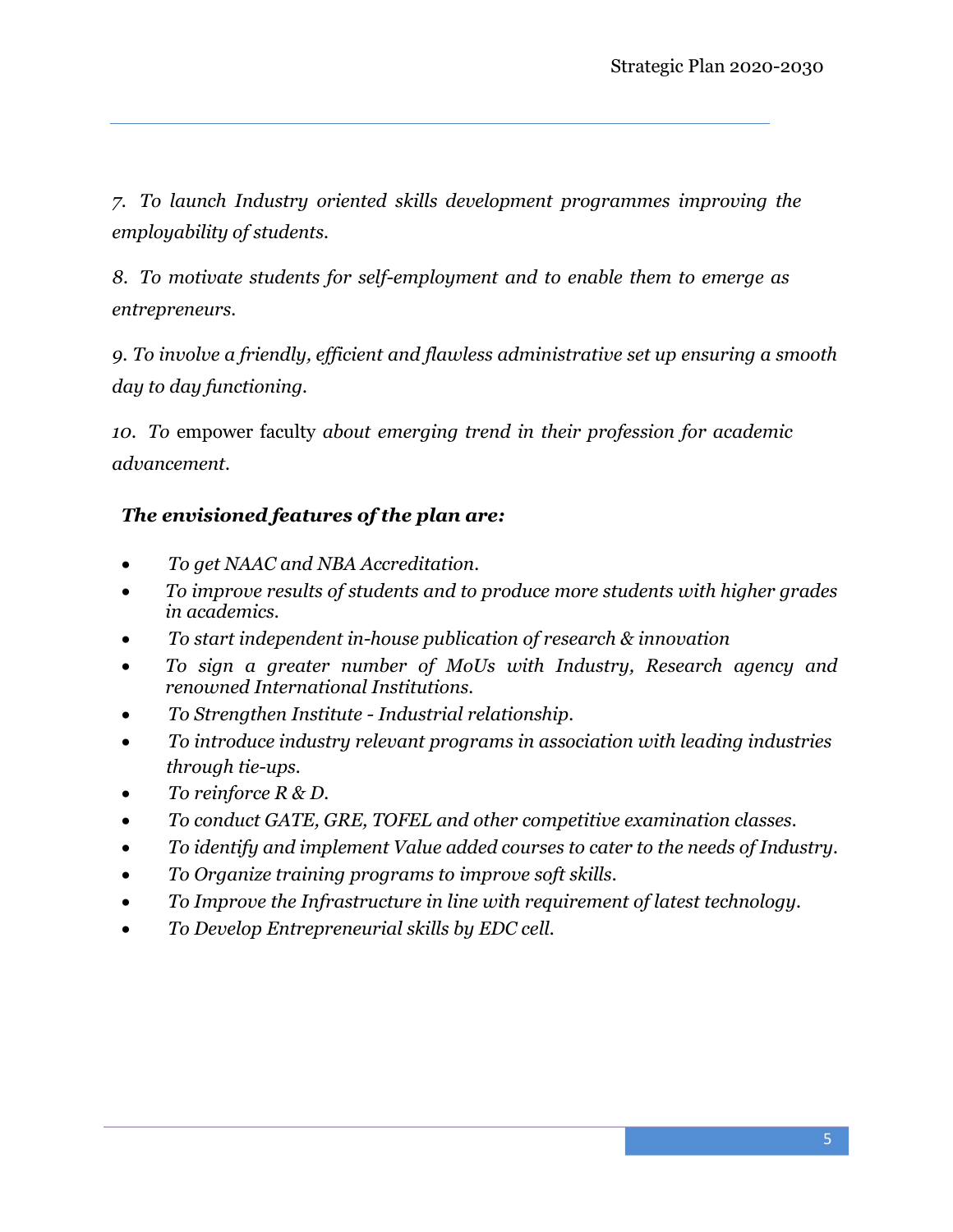#### *Short term goals: (2020-2024) (5 years)*

- *To appoint quality Ph.D. faculty*
- *Quality assurance and endurance through Accreditation by ISO, NAAC and NBA*
- *Academic excellence by achieving by 100% pass in the Examinations*
- *Encouraging student participations in co-curricular and extra-curricular activities for their overall development.*
- *Honing life skills of the students*
- *To conduct Add on / value added courses for students on content beyond syllabus and Industry requirements.*
- *Arranging 100% placements for students*
- *Organizing programs on Entrepreneurship development.*

### *Long term goals: (2020-2030) (10 years)*

- *To be an Autonomous Institute*
- *To attain the status of Centre of Excellence in Technical Education and Research*
- *To offer viable programs of relevance for upliftment of rural students and populace*
- *To develop strong Research & Development Centre*
- *To fully develop Innovation and Incubation centre*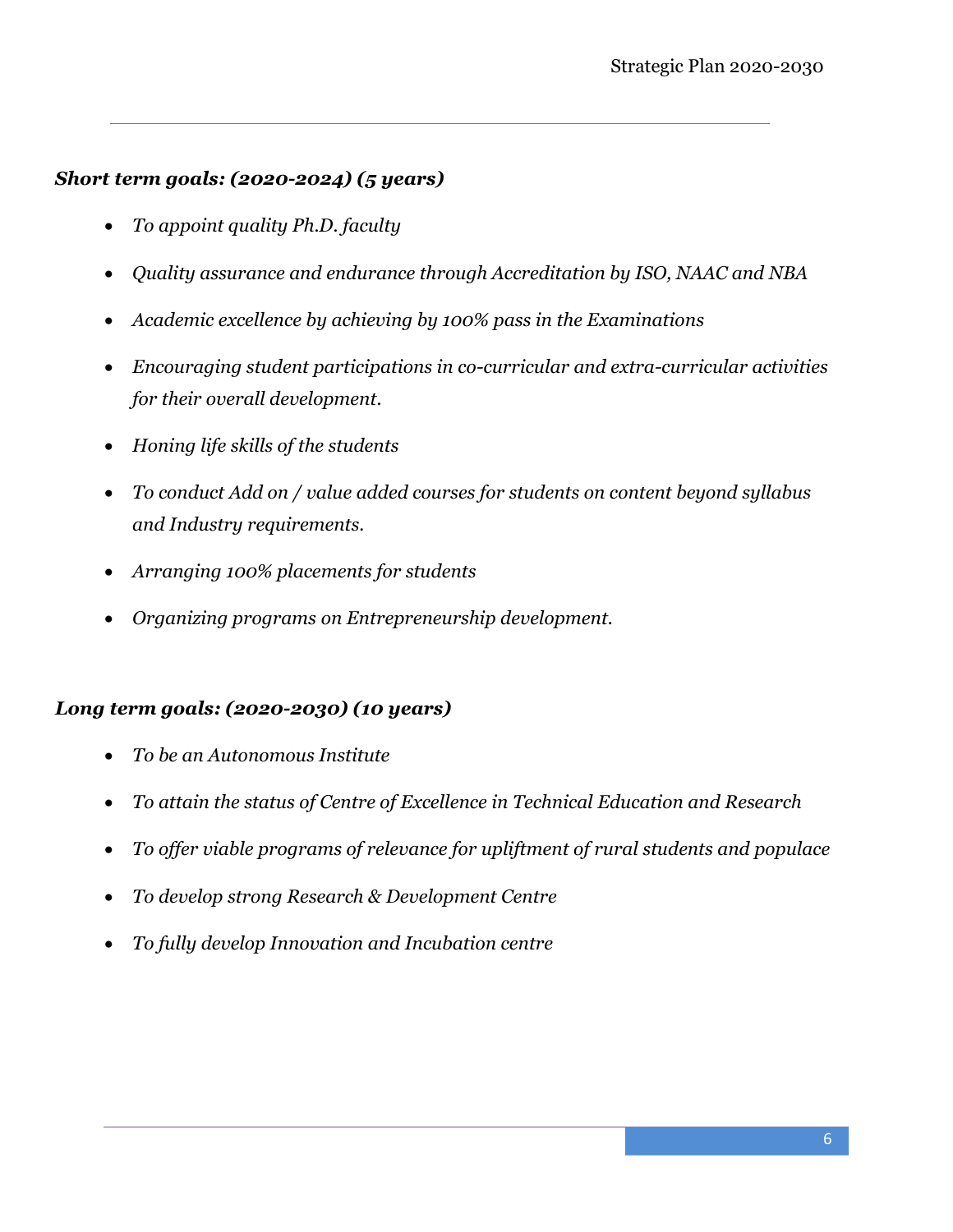## *Short Term plan*

| <b>Area of Concentration</b>                                                                                                                                                                                        | <b>Action Plan</b>                                                                                                                                                                                                                                                                                                                                                                                                                                                                                                                                                                                                                                                                              |
|---------------------------------------------------------------------------------------------------------------------------------------------------------------------------------------------------------------------|-------------------------------------------------------------------------------------------------------------------------------------------------------------------------------------------------------------------------------------------------------------------------------------------------------------------------------------------------------------------------------------------------------------------------------------------------------------------------------------------------------------------------------------------------------------------------------------------------------------------------------------------------------------------------------------------------|
| Appointment of Qualified PhD Teachers                                                                                                                                                                               | Well qualified and experienced teachers to be<br>appointed against all sanctioned posts through<br>rigorous process of interview and demo lectures as<br>per norms and faculty improvement programmes<br>conducted subsequently.<br>Appointment procedure to be fulfilled before the<br>start of academic term so that faculty will be<br>available for all subjects to conduct all lectures right<br>from beginning of the academic year.<br>The work culture and professional environment of<br>the college to be familiarized to new entrants<br>through induction meeting with Principal.                                                                                                   |
| Conduct of Periodic Audits<br>and<br>NAAC reassessment and NBA                                                                                                                                                      | The college to conduct periodic audits of the college (in<br>addition to Regular Financial Audit (every year) by<br>inviting team ofacademic peer experts and action<br>to be initiated on their recommendations.<br>The proposed audits to be undertaken in the next $5$<br>years are:<br>• Academic audit (every year)<br>Green Audit including Rain Water Harvesting<br>(every alternate year)<br>Energy Audit<br>NAAC reaccreditation<br>Structural Audit<br>All Audit Reports to be uploaded on the college website<br>for the knowledge of all the stake holders.<br>NBA Accreditation of CSE, EE and EXTC Departments                                                                    |
| Allurement of motivated academic<br>achievers to UG and PG programmes<br>and nurture them into skilled technical<br>managerial<br>workforce<br>with<br>and<br>research<br>and<br>social<br>acumen<br>responsibility | The comprehensive advisory system aims at<br>addressing stakeholder's expectations in formation<br>of syllabi/ other contemporary activities, auditing<br>$\sigma f$<br>academic<br>and<br>procedures<br>processes<br>strengthening teaching-learning model through<br>BOS interaction.<br>Transforming students into an<br>employable<br>$\bullet$<br>workforce includes career counseling and aptitude<br>building,<br><i>industry experts in</i><br>curriculum<br>development and strategy formulation and<br>fostering industry tie-ups to converting internships<br>to job offers<br>Holistic development of students initiates incentives<br>for participation in extra and co-curricular |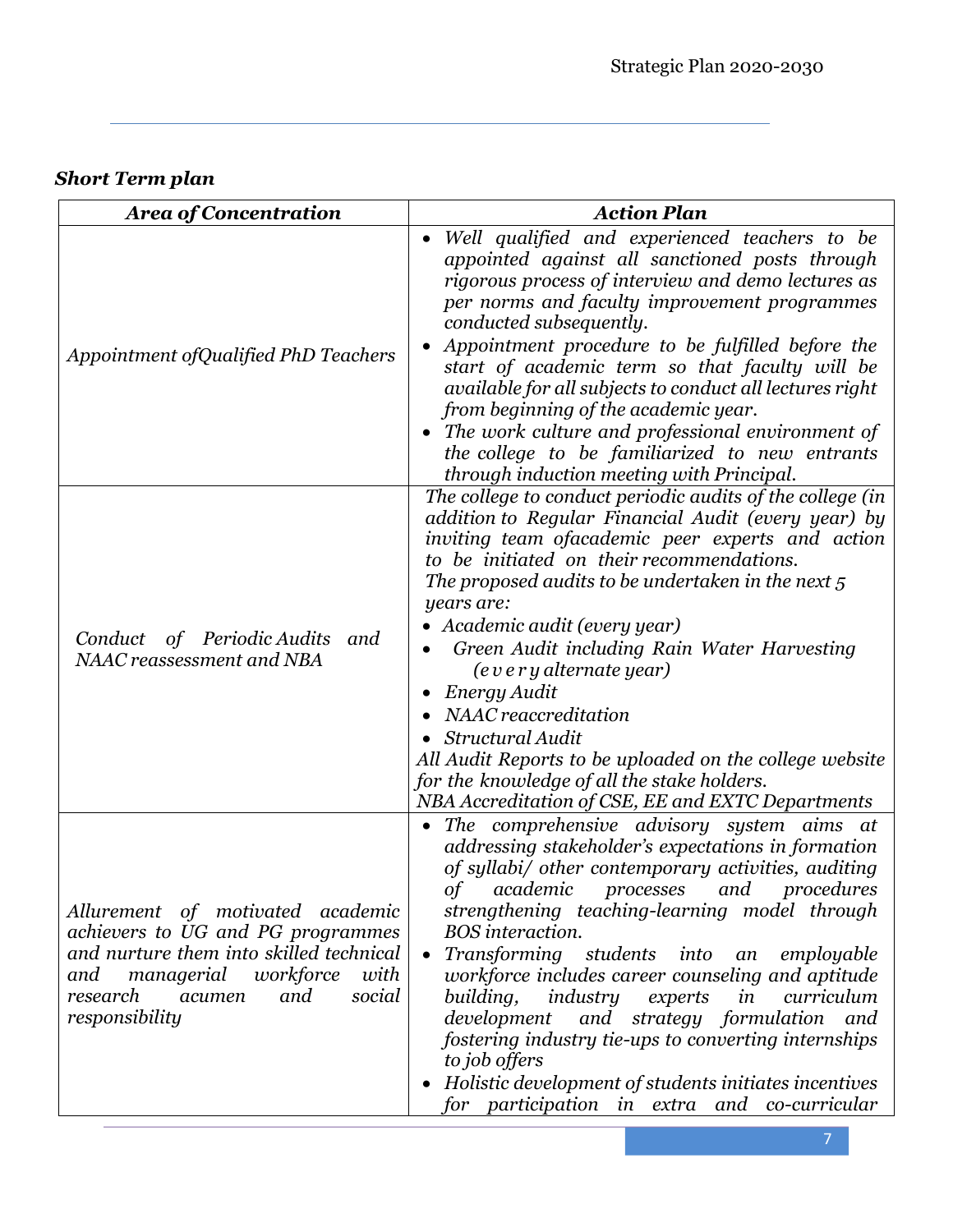|                                                                                                                                                                                                                                                                                                                                   | activities, organizing Soft-skill development<br>programs, extend technical and financial support<br>for start-ups and inculcation of ethical practices.<br>Encouraging inter-disciplinary research apt to<br>involve UG and PG students in research activities by<br>offering them tasks requiring research capabilities,<br><i>identify faculty with</i><br>Expertise and to provide adequate incentives for<br>publications/IPRs by students and faculty.<br>Explore possibilities to benefit from MoU's with<br>leading industries and academic institutions and<br>involve industry to offer current technology trends<br>in curriculum through Open Electives or Sponsored<br>Electives and promoting MOOC and SWAYAM's<br>Courses                                                                                                                                                                                                                                                                                                                                                                                                                                                                                                                                                                                                                              |
|-----------------------------------------------------------------------------------------------------------------------------------------------------------------------------------------------------------------------------------------------------------------------------------------------------------------------------------|-----------------------------------------------------------------------------------------------------------------------------------------------------------------------------------------------------------------------------------------------------------------------------------------------------------------------------------------------------------------------------------------------------------------------------------------------------------------------------------------------------------------------------------------------------------------------------------------------------------------------------------------------------------------------------------------------------------------------------------------------------------------------------------------------------------------------------------------------------------------------------------------------------------------------------------------------------------------------------------------------------------------------------------------------------------------------------------------------------------------------------------------------------------------------------------------------------------------------------------------------------------------------------------------------------------------------------------------------------------------------|
| Provision of outstanding and diverse<br>faculty and technological and other<br>facilities so that students receive quality<br>teaching and advising, enabling them to<br>become problem solvers, leaders, and<br>critical thinkers highly sought after by<br><i>universities,</i><br><i>industry,</i><br>the<br>and<br>government | The goal and objective identified for providing<br>outstanding faculty will need recruitment of new<br>faculty with contemporary research exposure,<br>Recruitment of Faculty with Industry exposure,<br>Recruitment of Adjunct Faculty Members.<br>To have strong and long-standing opportunities for<br>$\bullet$<br>research and development encouraging existing<br>faculty to Pursue PhDs, Participation in STTP and<br>conferences,<br>and also<br>promoting<br>industry<br>assignments will further nurture the research<br>culture in the institute.<br>Highly qualified and capable faculty members to be<br>retained in the institute by Providing Incentive for<br>Qualification Up gradation / Research Incentives<br>and by Implementation of CAS scheme.<br>accelerate<br>innovation<br>To<br>and<br>expand<br>learning experience for our students the aim is to<br>go for the up gradation of laboratories, access of<br>the labs for extended hours, providing smart<br>classrooms for better interaction, use of GEMS,<br>updating software and internet facilities in the<br><i>institute.</i><br>To utilize expertise of the industry personnel and<br>their interaction with the students will be increased<br>by arranging their guest lecturers and also<br>engaging them in framing course modules and<br>conducting various industry visits. |
| <b>Improve Internal Support System</b>                                                                                                                                                                                                                                                                                            | Introduce GATE Coaching with Faculty by adding a<br>mini-obstacle course to achieve placement of<br>students in reputed National institutes for PG<br>studies.                                                                                                                                                                                                                                                                                                                                                                                                                                                                                                                                                                                                                                                                                                                                                                                                                                                                                                                                                                                                                                                                                                                                                                                                        |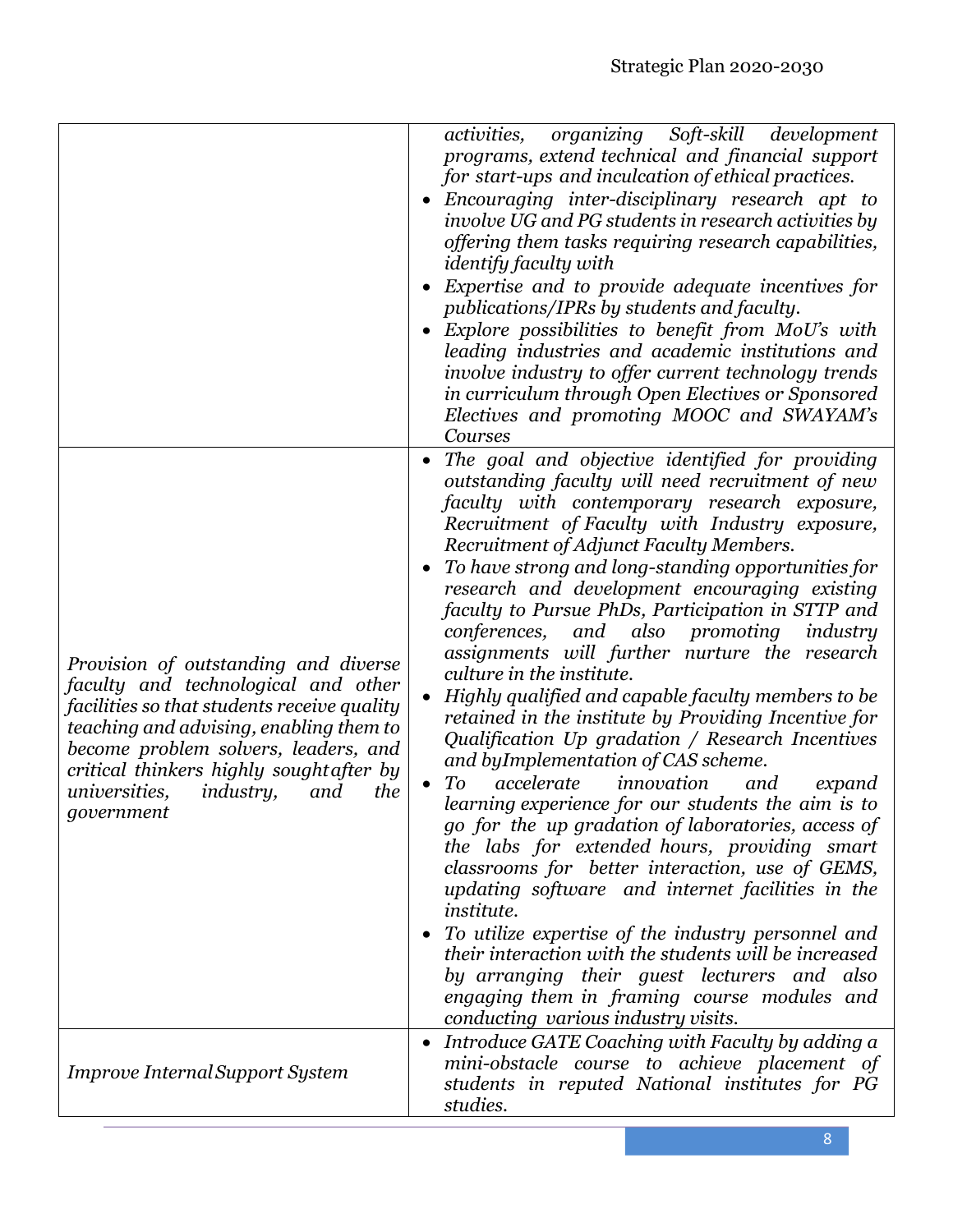|                                  | • Introduce Finishing School.                                                                   |
|----------------------------------|-------------------------------------------------------------------------------------------------|
|                                  | Offer IT lab facilities, projects and product                                                   |
|                                  | development for other institutes and industry. Offer                                            |
|                                  | Consultancies in Mechanical Civil & Electrical                                                  |
|                                  | <b>Engineering Departments</b>                                                                  |
|                                  | • College has been participating into the NIRF listings.                                        |
|                                  | The college has a well-established IQAC, which                                                  |
|                                  | meets regularly to assess academic performance                                                  |
|                                  | and administrative work to improve the quality of                                               |
|                                  | education at the institute.                                                                     |
|                                  | Create an Alumni Centre at the Institute to support                                             |
|                                  | alumni visits, activities and engagement.                                                       |
|                                  | Lifelong Multiple interaction modes such as,                                                    |
|                                  | interaction between<br>alumni<br>and<br>students.                                               |
| Enhancement of Alumni Engagement | mentoring, interaction between alumni and faculty,                                              |
|                                  | alumni inputs for curriculum development, alumni                                                |
|                                  | support for student placements and internships,                                                 |
|                                  | alumni involvement.                                                                             |
|                                  | Engage alumni Meet Every year.                                                                  |
|                                  | • The most distinctive characteristic of the institute is                                       |
|                                  | its close-knit and integrated campus.                                                           |
|                                  | The Institute is committed to grow sustainably                                                  |
|                                  | and develop as a model clean, green campus.                                                     |
| Go Green Campus                  | The existing Green Campus Committee which<br>consists of representatives from students, faculty |
|                                  | and staff decides campus policies to promote                                                    |
|                                  | sustainable practices and maintain the flora and                                                |
|                                  | fauna of the campus.                                                                            |
|                                  | • This committee will be supported by a cell that will                                          |
|                                  | monitor, implement and enable the policies and                                                  |
|                                  | initiatives of the Committee. Initiatives will include                                          |
|                                  | smarter buildings, energy efficient appliances,                                                 |
|                                  | increaseduse of renewable energy, improved solid                                                |
|                                  | waste and wastewater management systems,                                                        |
|                                  | increased recycling, and making the campus more                                                 |
|                                  | pedestrian and cycling friendly.                                                                |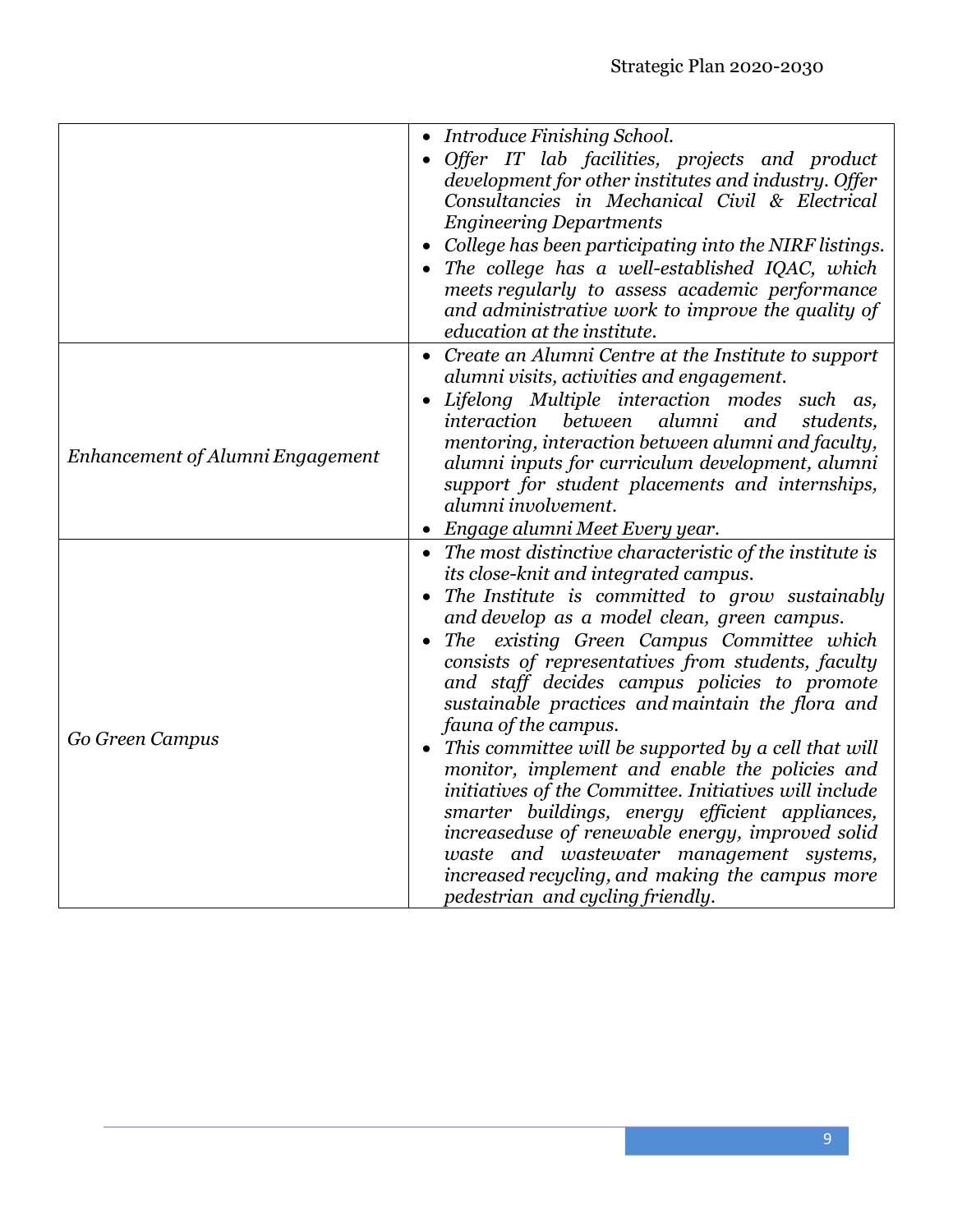*Long Term Plan* 

| <b>Area of Concentration</b>                                                                                                                                                                                                                                                              | <b>Action Plan</b>                                                                                                                                                                                                                                                                                                                                                                                                                                                                                                                                                                                                                                                                                                                                                                                                                                                                                                                                                                                                                                                                                                                                                                                                                                                                                                                                                                                                                                                                                                                                                                                                                                                                                                  |
|-------------------------------------------------------------------------------------------------------------------------------------------------------------------------------------------------------------------------------------------------------------------------------------------|---------------------------------------------------------------------------------------------------------------------------------------------------------------------------------------------------------------------------------------------------------------------------------------------------------------------------------------------------------------------------------------------------------------------------------------------------------------------------------------------------------------------------------------------------------------------------------------------------------------------------------------------------------------------------------------------------------------------------------------------------------------------------------------------------------------------------------------------------------------------------------------------------------------------------------------------------------------------------------------------------------------------------------------------------------------------------------------------------------------------------------------------------------------------------------------------------------------------------------------------------------------------------------------------------------------------------------------------------------------------------------------------------------------------------------------------------------------------------------------------------------------------------------------------------------------------------------------------------------------------------------------------------------------------------------------------------------------------|
| Autonomous status                                                                                                                                                                                                                                                                         | • Academic autonomy will enable the college to design<br>enriched curricula in its desired manner. Hence the<br>college proposes to undertake intensive Department<br>wise Audit after 2021-22. This will help to ensure an<br>effective college management in the environment of<br>autonomy.<br>The comprehensive advisory system aims at<br>addressing stakeholder's expectations in formation<br>of syllabi/ other contemporary activities, auditing<br>academic<br>processes and<br>procedures<br>of<br>strengthening teaching-learning model through<br>BOS interaction.<br>Transforming students into<br>employable<br>an<br>workforce includes career counseling and aptitude<br>industry<br>in<br>curriculum<br>building,<br>experts<br>development and strategy formulation<br>and<br>fostering industry tie-ups to converting internships<br>to job offers<br>• Holistic development of students initiates incentives<br>for participation in extra and co-curricular<br>activities, organizing Soft-skill development<br>programs, extend technical and financial support<br>for start-ups and inculcation of ethical practices.<br>• Encouraging inter-disciplinary research apt to<br>involve UG and PG students in research activities by<br>offering them tasks requiring research capabilities,<br><i>identify faculty with</i><br>Expertise and to provide adequate incentives for<br>publications/IPRs by students and faculty.<br>Explore possibilities to benefit from MoU's with<br>leading industries and academic institutions and<br>involve industry to offer current technology trends<br>in curriculum through Open Electives or Sponsored<br>Electives and promoting MOOC and SWAYAM's |
| Provision of outstanding and diverse                                                                                                                                                                                                                                                      | Courses.<br>The goal and objective identified for providing<br>$\bullet$                                                                                                                                                                                                                                                                                                                                                                                                                                                                                                                                                                                                                                                                                                                                                                                                                                                                                                                                                                                                                                                                                                                                                                                                                                                                                                                                                                                                                                                                                                                                                                                                                                            |
| faculty and technological and other<br>facilities so that students receive quality<br>teaching and advising, enabling them to<br>become problem solvers, leaders, and<br>critical thinkers highly sought after by<br><i>industry,</i><br><i>universities,</i><br>and<br>the<br>government | outstanding faculty will need recruitment of new<br>faculty with contemporary research exposure,<br>Recruitment of Faculty with Industry exposure,<br>Recruitment of Adjunct Faculty Members.<br>To have strong and long-standing opportunities for<br>research and development encouraging existing<br>faculty to Pursue PhDs, Participation in STTP and                                                                                                                                                                                                                                                                                                                                                                                                                                                                                                                                                                                                                                                                                                                                                                                                                                                                                                                                                                                                                                                                                                                                                                                                                                                                                                                                                           |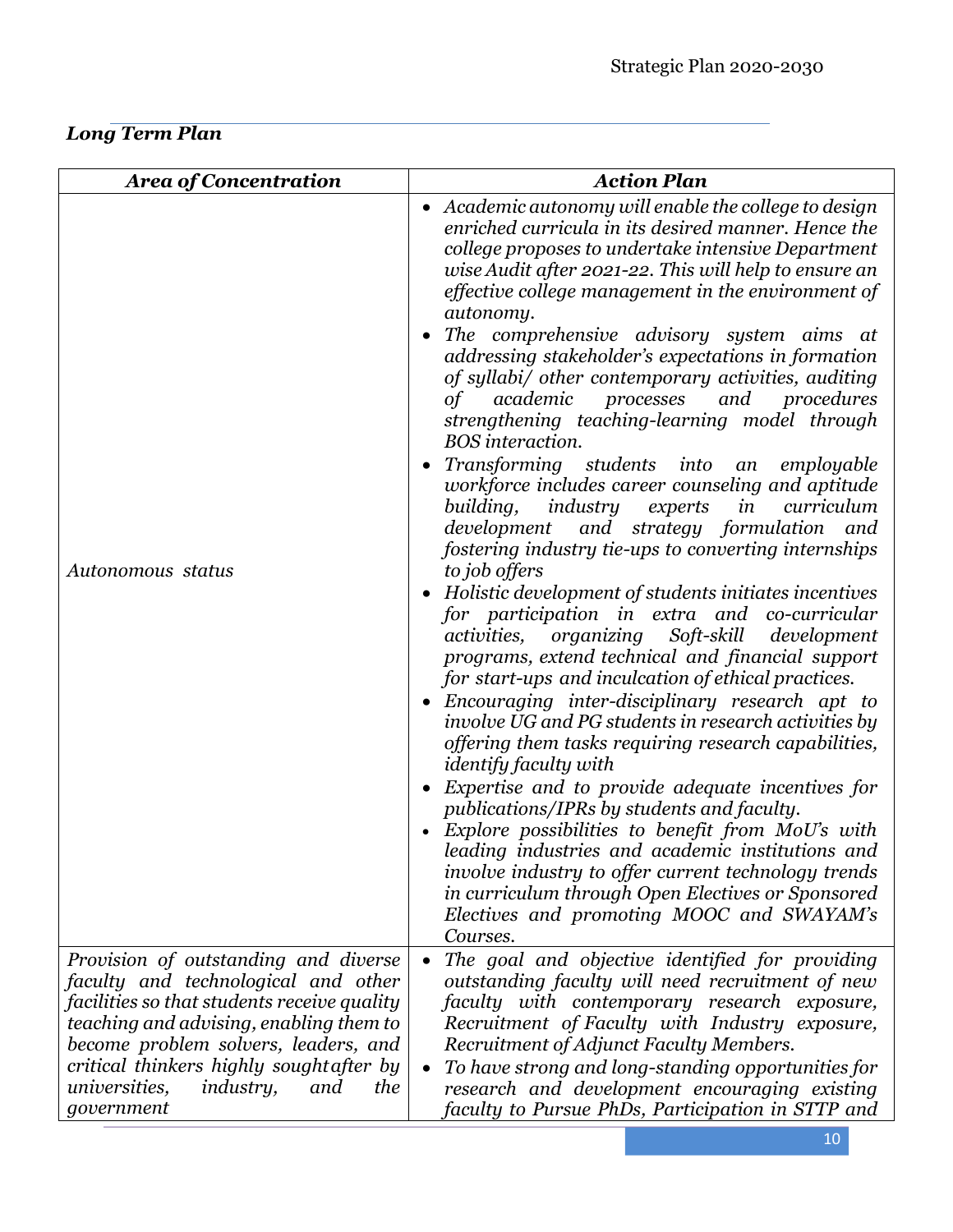|                                                                                                                                                                                                  | and also<br>conferences,<br>promoting<br>industry<br>assignments will further nurture the research<br>culture in the institute.<br>Highly qualified and capable faculty members to be<br>retained in the institute by Providing Incentive for<br>Qualification Up gradation / Research Incentives<br>and byImplementation of CAS scheme.<br>To<br>accelerate<br>innovation<br>and<br>expand<br>learning experience for our students the aim is to<br>go for the up gradation of laboratories, access of<br>the labs for extended hours, providing smart<br>classrooms for better interaction, use of GEMS,<br>updating software and internet facilities in the<br><i>institute.</i><br>To utilize expertise of the industry personnel and<br>their interaction with the students will be increased<br>by arranging their guest lecturers and<br>also<br>engaging them in framing course modules and<br>conducting various industry visits. |
|--------------------------------------------------------------------------------------------------------------------------------------------------------------------------------------------------|--------------------------------------------------------------------------------------------------------------------------------------------------------------------------------------------------------------------------------------------------------------------------------------------------------------------------------------------------------------------------------------------------------------------------------------------------------------------------------------------------------------------------------------------------------------------------------------------------------------------------------------------------------------------------------------------------------------------------------------------------------------------------------------------------------------------------------------------------------------------------------------------------------------------------------------------|
| Organization of focused, high-impact,<br>nationally<br>recognized<br>research<br>programs and build a prominentfaculty<br>that will enhance the College National<br>and International reputation | To cultivate the research culture in the institute by<br>facilitating Incentive schemes and Motivating<br>faculty members to publish papers in high impact<br>reputed indexed journals. The institute to initiate<br>Research Awards for faculty and to focus on<br>Organizing Conferences and Workshops. To avoid<br>duplication and improve quality of research work<br>Anti-plagiarism Policy is to be adopted by PRPCEM<br>To encourage the sponsored research and increase<br>$\bullet$<br>research and funded grants by UGC/AICTE/R&D<br>organizations. Assistance to be provided for PhD<br>pursuing to boost research.<br>To motivate faculty for attending conferences and<br>FDPs at India and Abroad financial support to be<br>given.                                                                                                                                                                                          |
| Establishment and operationalize in<br>house publications to foster research<br>and innovations                                                                                                  | The Institute to make efforts to foster in house<br>$\bullet$<br>research and innovations by the students and<br>faculty through establishing in house publications.<br>Research scholars, faculty can be able to publish<br>their research outcomes in the multidisciplinary<br>journal run by the Institute. The Journal initially<br>started with UGC care and will be able to reach to<br>Scopus status.<br>Patent and IPR facility will be established in the<br>$\bullet$<br>Institute to promote innovations.<br>Book publication house will be established in the<br>Institute to publish Books on recent trends and                                                                                                                                                                                                                                                                                                               |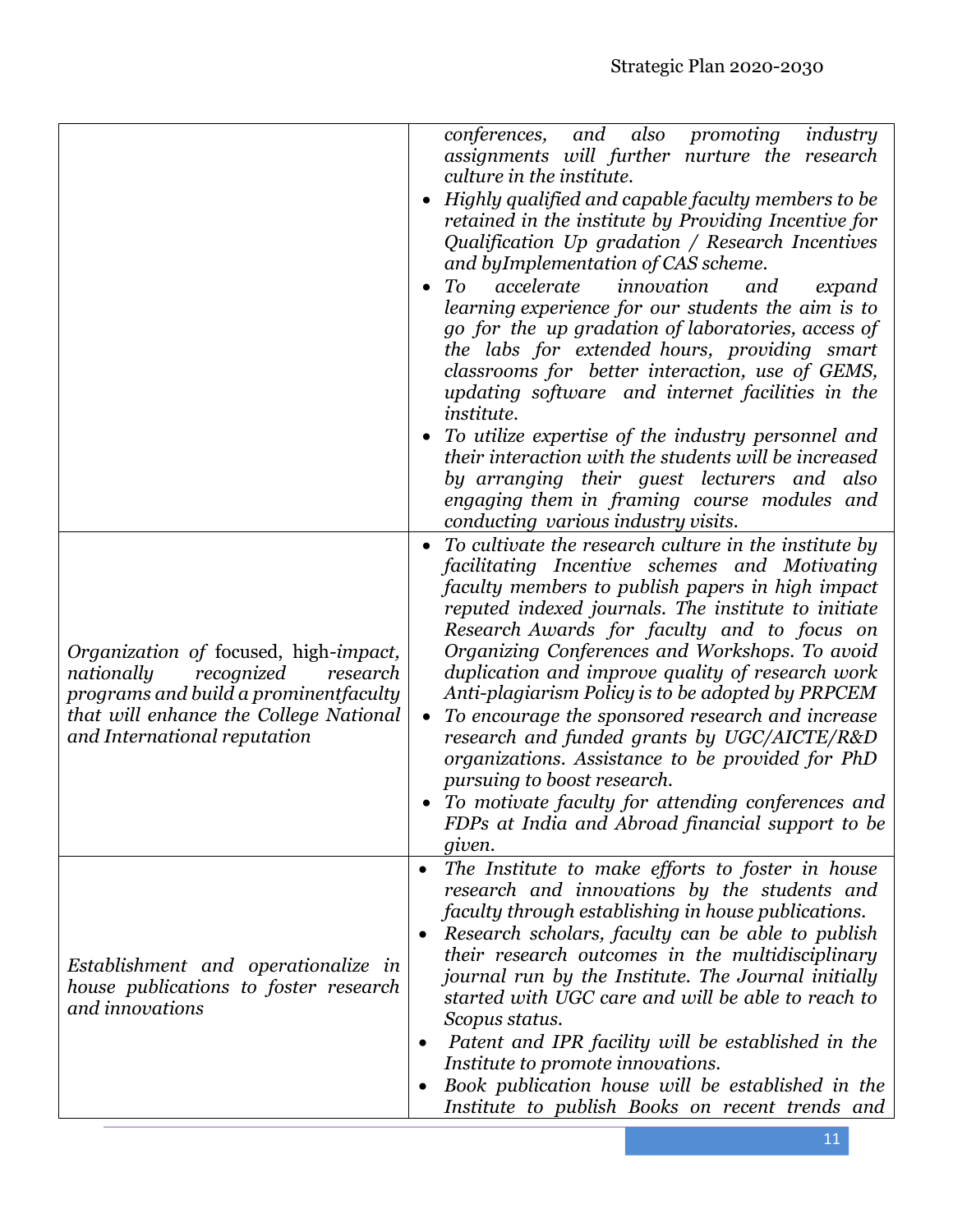|                                                                                                                                                                                                                                                                                                  | practices for the students with ISBN No.                                                                                                                                                                                                                                                                                                                                                                                                                                                                                                                                                                                                                                                                                                                                                                                                                                                                                       |
|--------------------------------------------------------------------------------------------------------------------------------------------------------------------------------------------------------------------------------------------------------------------------------------------------|--------------------------------------------------------------------------------------------------------------------------------------------------------------------------------------------------------------------------------------------------------------------------------------------------------------------------------------------------------------------------------------------------------------------------------------------------------------------------------------------------------------------------------------------------------------------------------------------------------------------------------------------------------------------------------------------------------------------------------------------------------------------------------------------------------------------------------------------------------------------------------------------------------------------------------|
| Establishment of lifelong connections<br>with alumni and capitalize on this<br>network, corporate partnerships, and<br>related research/scholarship within<br>the college to strengthen the education<br>research/scholarship<br>experience,<br>quality, and financial support of the<br>college | The Institute to make efforts to enhance the<br>alumni<br>through<br>engagement<br>with<br>multiple<br>interaction modes such as, interaction between<br>alumni and students, mentoring, interaction<br>between alumni and faculty, alumni inputs for<br>curriculum development, alumni support<br>for<br>student placements<br>and<br>internships<br>and<br>entrepreneurial assistance Program.<br>Distinguished alumni to be nominated to create<br>public perception/ brand image of the institute in<br>society and also to organize admission process<br>awareness Program for aspiring students annually.<br>Alumni Association to establish alumni chapters<br>nationally and globally. These chapters have to be<br>active in networking with alumni by conducting<br>alumni meets regularly. Development of official<br>alumni website by the institute to keep lifelong<br>involvement of alumni to the institution. |
| Preparation of students and faculty for<br>the changing global environment to<br>create a culture of diversity, creativity,<br><i>innovation, and entrepreneurship</i>                                                                                                                           | • Promotion of culture of Creativity to deal with<br>societal issues which result in innovative solutions<br>that may be amenable for widespread deployment.<br>The Institute would also benefit by developing<br>expertise in areas related to the needs of the local<br>by innovation<br>and business<br>industry<br>and<br>entrepreneurship development amongst students.<br>Research is the core activity of the Institute and<br>forms the basis of the ability of the Institute to<br>advance knowledge and to address the challenges of<br>industry andsociety.                                                                                                                                                                                                                                                                                                                                                         |
| Top 10 Rank in Engineering Collegesin<br>Maharashtra and NIRF Ranking                                                                                                                                                                                                                            | In a very short time, PRPCEM has earned a<br>reputation as an institution with<br>discipline<br>committed to excellence and innovation in learning.<br>True to its vision statement, the college aims to<br>consistently provide and sustain an invigorating<br>work environment that fosters a culture of<br>excellence, innovation and entrepreneurship.<br>The Institute aims to enhance NIRF Ranking within<br>$\bullet$<br>300.                                                                                                                                                                                                                                                                                                                                                                                                                                                                                           |
| <b>Improve Internal Support System</b>                                                                                                                                                                                                                                                           | Introduce GATE Coaching with Faculty by adding a<br>mini-obstacle course to achieve placement of<br>students in reputed National institutes for PG<br>studies.<br><b>Introduce Finishing School.</b><br>$\bullet$<br>Offer IT lab facilities, projects and product<br>development for other institutes and industry. Offer                                                                                                                                                                                                                                                                                                                                                                                                                                                                                                                                                                                                     |